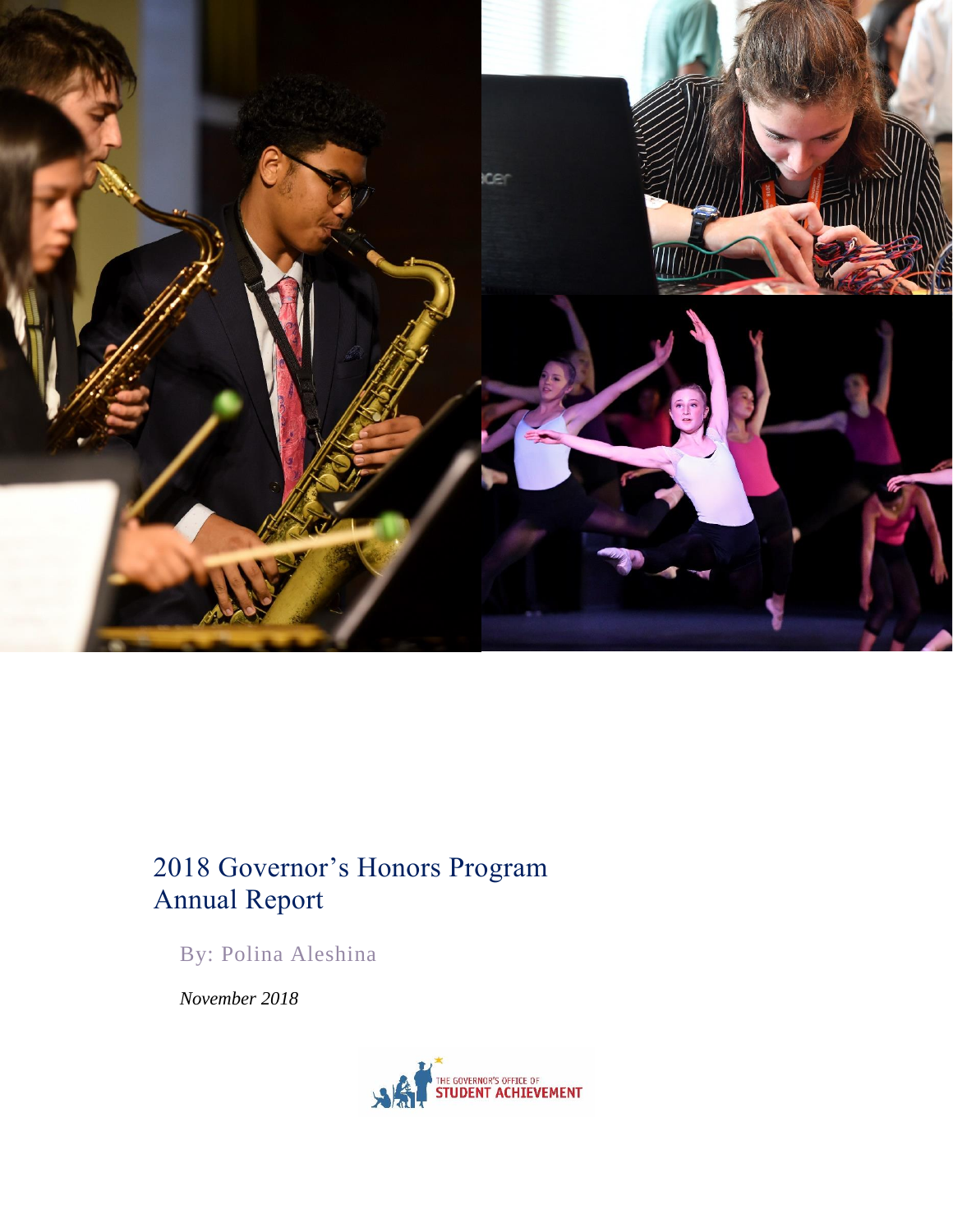# <span id="page-1-0"></span>**Executive Summary**

The Georgia Governor's Honors Program (GHP) is a four-week, residential summer program open to all gifted and talented rising high school juniors and seniors. The program provides students with academic, cultural, and social enrichment and covers all tuition fees and boarding costs. Students apply to attend GHP for one of eleven available majors in academic studies or fine arts and have the opportunity to develop personally and academically by selecting an additional elective outside of their major area.

GHP completed its 55<sup>th</sup> iteration in 2018 on the campus of Berry College. Students' classroom experiences were supplemented with residence life and social opportunities outside of scheduled class hours within the bounds of a closed and secure college campus. In 2018, 646 students from 68 Georgia counties attended the program. $<sup>1</sup>$ </sup>

This report utilizes data collected from 2018 GHP participants—including survey data from students, faculty, and resident assistants, as well as student focus group findings.. The results show that GHP's strengths include its: (a) diverse student population, (b) ability to provide students with a risk-free classroom environment, (c) holistic approach that considers students' academic, social, and emotional success, and (d) long-term impact on faculty and students.

The evaluation findings demonstrate GHP participants' positive experiences. Key highlights include:

- *Program satisfaction:* Over 92% of students were satisfied with their overall GHP experience, and over 88% of faculty were satisfied with their instructional experience.
- *Residence life:* Over 92% of students reported high satisfaction with their residence hall experience.
- *Diversity:* Ninety-two percent of faculty and 91% of students reported that diversity was evident at GHP.<sup>2</sup>
- *Risk-free classroom environment:* Ninety-four percent of students stated that they had supportive instructors and staff at GHP.
- *Holistic approach:* Students were offered free and accessible counseling services throughout the summer. Eighty percent of students who used counseling believed the GHP counselors were helpful to them.
- *Long-term impact:* Students reported that they learned new content or skills at GHP that will further their personal development (91%) and academic career (84%) after high school.

 $<sup>2</sup>$  Each respondent interpreted the definition of diversity individually, however, all respondents were</sup> prompted to consider ethnic, gender, geographic, and ideological diversity when providing their answer.



 $1$ <sup>T</sup>he count of Georgia counties includes school districts, city school systems, private schools, state charter schools, and homeschools.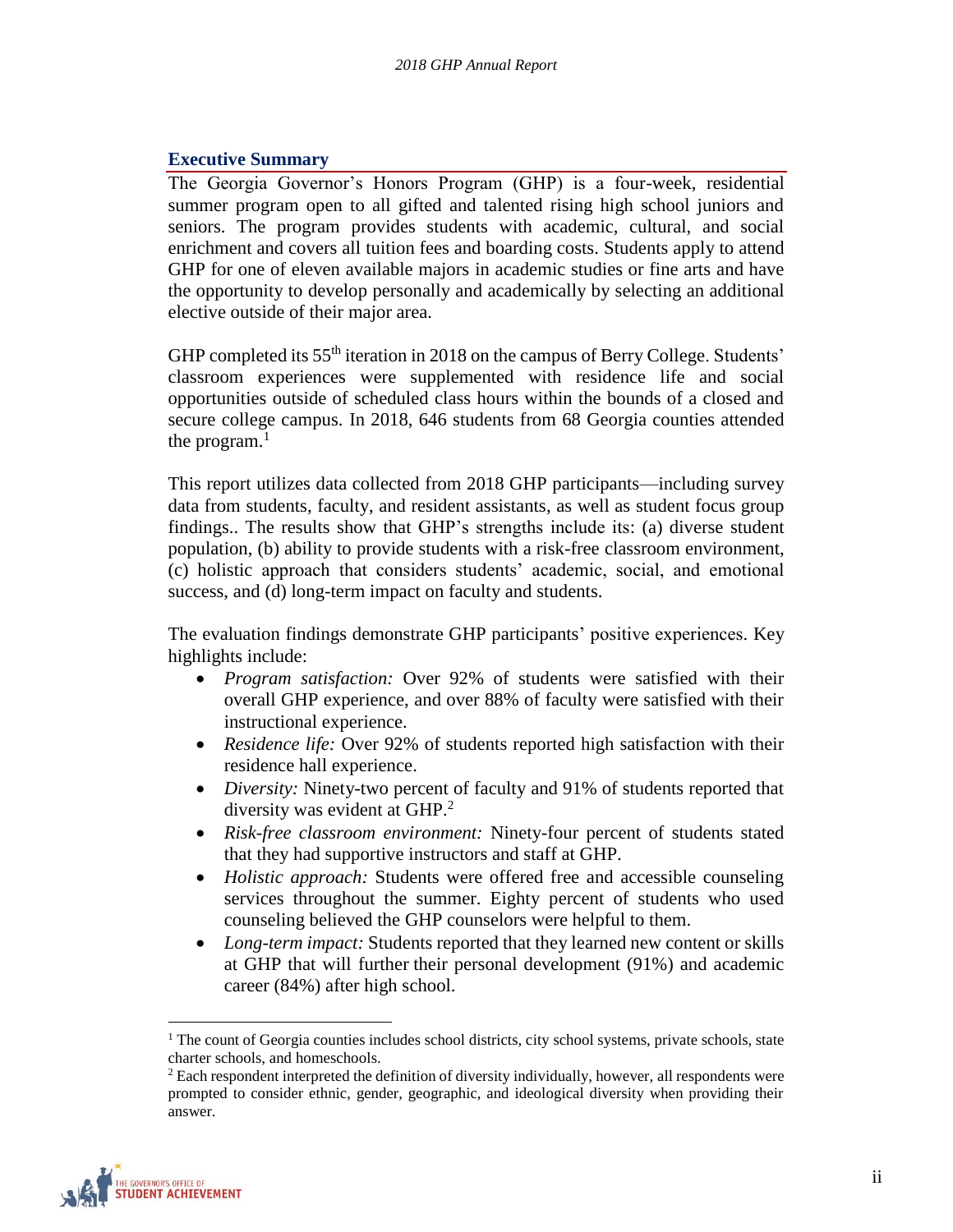| <b>Table of Contents</b>                                           |  |
|--------------------------------------------------------------------|--|
|                                                                    |  |
|                                                                    |  |
| <b>GEORGIA GOVERNOR'S HONORS PROGRAM - A UNIQUE OPPORTUNITY 1</b>  |  |
|                                                                    |  |
|                                                                    |  |
|                                                                    |  |
|                                                                    |  |
| APPENDIX A: MAP OF DISTRICTS WITHOUT GHP NOMINEES AND FINALISTS IN |  |

# <span id="page-2-0"></span>**Table of Figures**

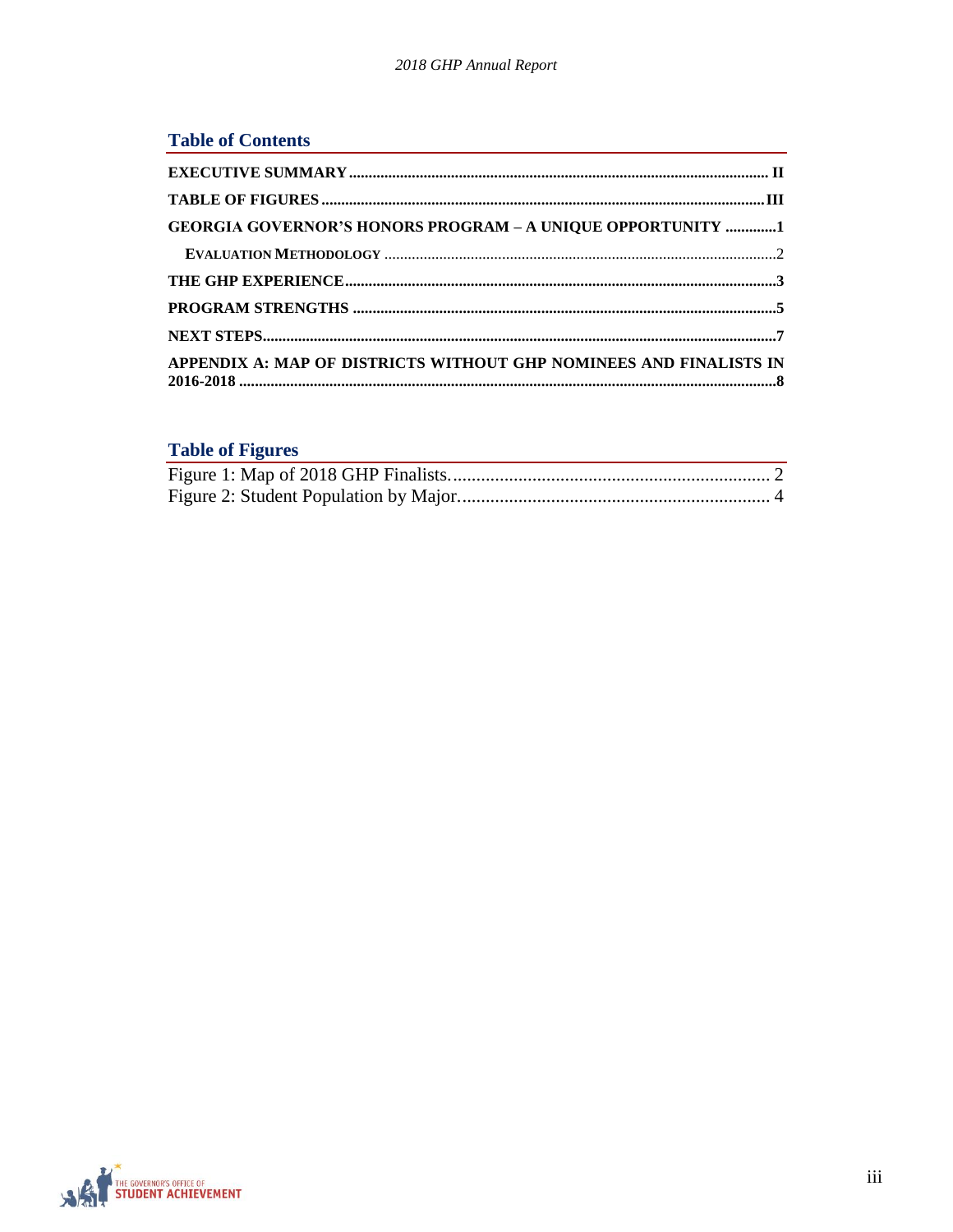# <span id="page-3-0"></span>**Georgia Governor's Honors Program – A Unique Opportunity**

The Georgia Governor's Honors Program (GHP) is a four-week, residential summer program open to all gifted and talented rising high school juniors and seniors. The program provides students with academic, cultural, and social enrichment and covers tuition fees and boarding costs. Schools and districts nominate students for GHP in one of eleven major areas:

Academic Majors

- Agricultural Research, Biotechnology & Science
- Communicative Arts
- Engineering
- Mathematics
- Science
- Social Studies
- World Languages

Fine Arts Majors

- Dance
- Music
- Theater
- Visual Arts

Engineering, science, and world languages have specific concentrations/areas of focus during the program.<sup>3</sup>

GHP completed its  $55<sup>th</sup>$  iteration in 2018 on the campus of Berry College, which allowed students to preview the college experience on a secure campus. Sixty-eight percent of GHP students attended the program for an academic major, whereas 32% were fine arts majors. In addition to their major, students also choose an elective outside of their major to develop personally and broaden their knowledge and experience. Elective subject areas include a wide array of academic studies, fine arts, and other topics outside of the normal curriculum.

In 2018, schools and districts nominated 3,183 students from 488 public, private, and home schools across Georgia for GHP. Figure 1 shows the geographic distribution of the 646 students (20.3% of nominees) from 68 Georgia counties who were selected as finalists to attend the program.

<sup>3</sup> A full list of 2018 major areas and corresponding concentrations is available at [https://gosa.georgia.gov/areas-nomination.](https://gosa.georgia.gov/areas-nomination) 

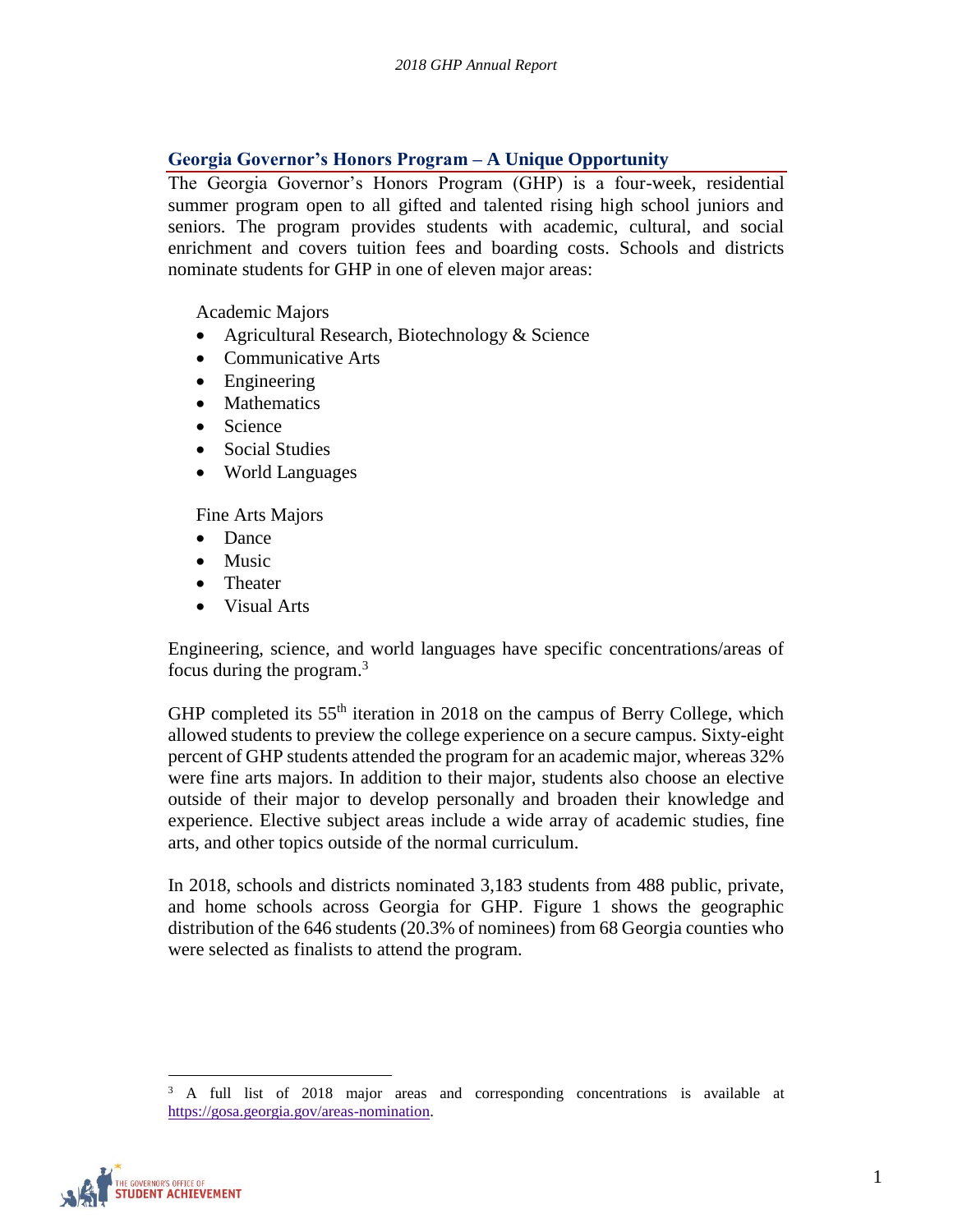

Figure 1: Map of 2018 GHP Finalists.

## <span id="page-4-1"></span><span id="page-4-0"></span>**Evaluation Methodology**

GOSA collected data for this evaluation at the end of the four-week program. Students, faculty, and resident assistants responded to an anonymous, optional survey specific to their position. The survey gave respondents the opportunity to answer open response questions and multiple-choice questions using a five-point Likert Scale to determine how much they agreed or disagreed with various categories of statements.<sup>4</sup> In addition to surveys, GOSA selected participants for one faculty and two student focus groups using a stratified random sample in order to further examine the program's impact and diversity.

This report utilizes data collected from 2018 GHP participants to discuss the program's unique characteristics, the GHP experience, and the program's strengths.

<sup>4</sup> The response options were Strongly Disagree (1), Disagree (2), Neutral (3), Agree (4), or Strongly Agree  $(5)$ .

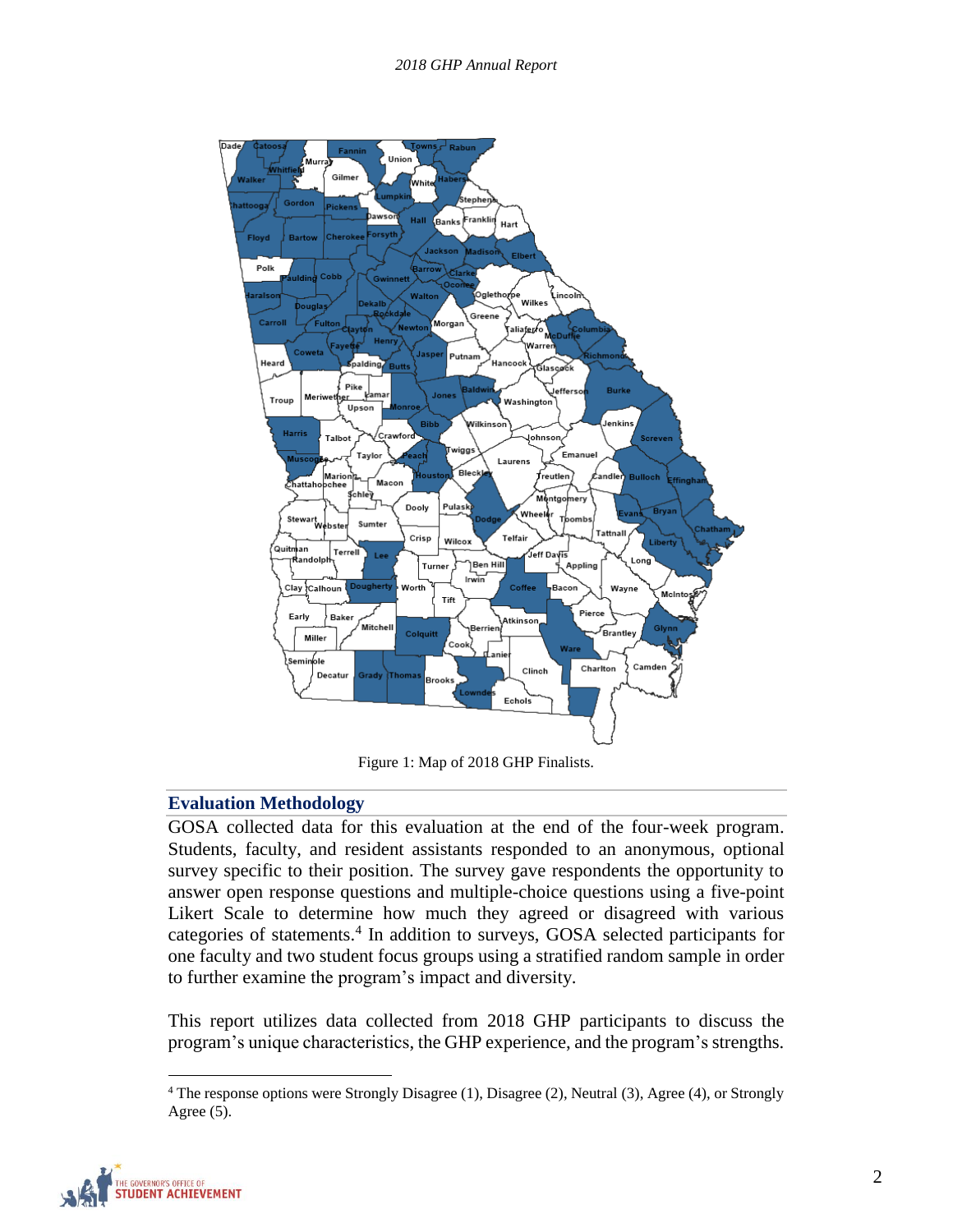This report begins with an overview of the GHP experience, including student and faculty insights on their instructional, residential, and social experience at GHP, as well as input from resident assistants. The following section highlights the program's strengths of diversity, a risk-free classroom environment, its holistic approach, and its lasting impact on both students and faculty. The report concludes with a discussion of GHP's next steps to increase geographic representation and sustain program longevity.

#### <span id="page-5-0"></span>**The GHP Experience**

The structure of GHP ensures that students participate in enriching activities throughout their entire GHP experience. Students benefit from courses that allow them to go deeper into an area of study or skill that they are passionate about. Instructors take student interests into account when selecting coursework, which allows both instructors and students to benefit from the course material and classroom environment. Outside of class, students have additional responsibilities that push them to delve into research projects, seminars, rehearsals, or structured social activities. Residence life facilitates healthy social interactions between students of different backgrounds and provides a healthy space for social development.

#### **Academic Environment**

During their four weeks at GHP, students attend classes in their major six days a week (Monday through Saturday) for four hours a day and classes in their elective five days a week (Monday through Friday) for two hours a day. Specific class schedules for each major and elective may differ, and instructors often take their classes on field trips, modify curriculum to align with student interests, and/or hold class in other enriching locations, such as the library or outdoor classrooms.

Overall, both students and instructors positively assessed their course experience at GHP. Approximately 87% of students stated that they were intellectually or artistically challenged by their GHP classes, and 86% of students noted that GHP instructors pushed them to think more critically than they do during the school year. Meanwhile, 88% of instructors reported that they were satisfied with their instructional experience at GHP. Over 82% of instructors had more than one year of experience teaching at GHP, indicating that the GHP faculty have a commitment to the program, their major, and the students.

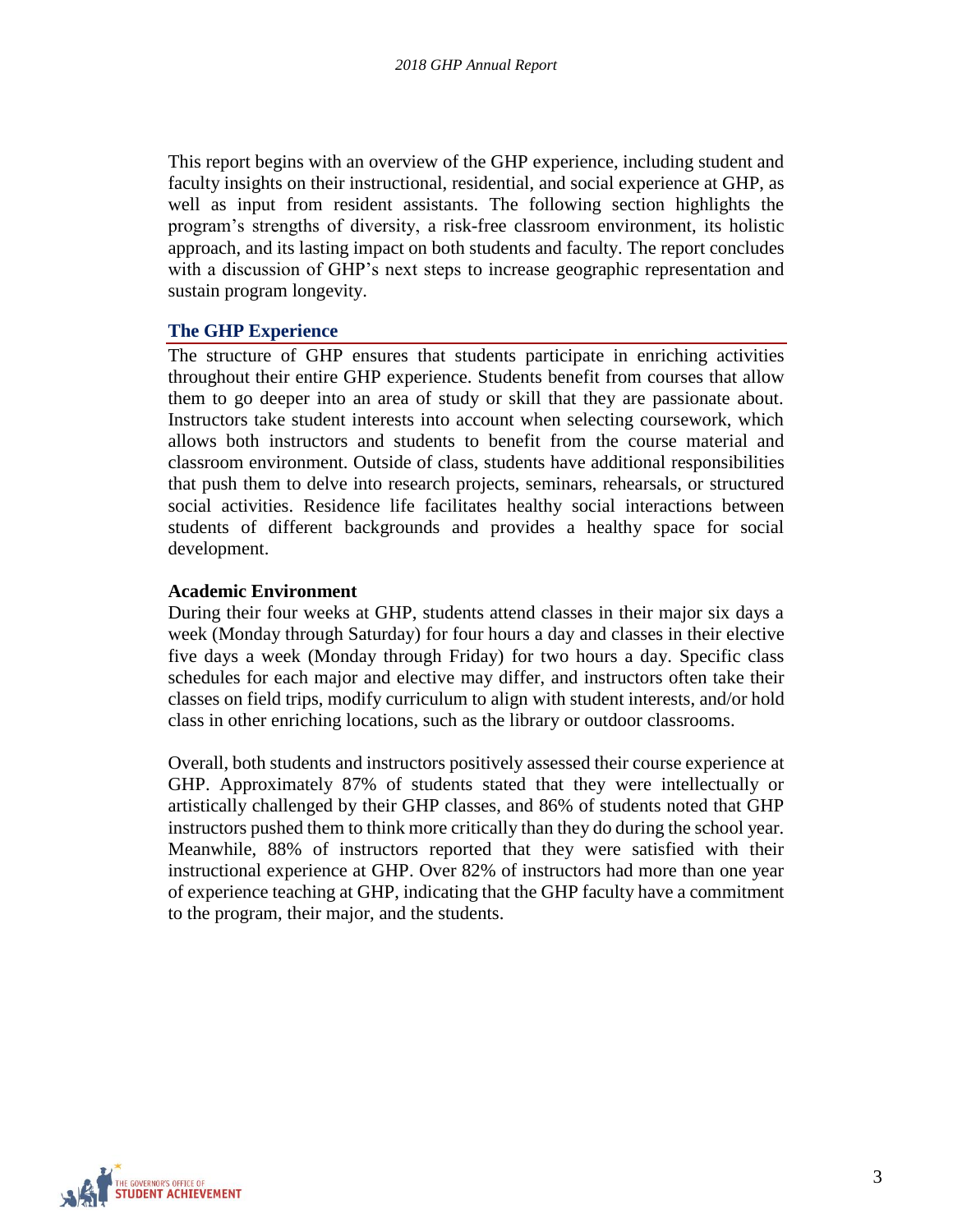*2018 GHP Annual Report*



Social Studies, 11%

Figure 2: Student Population by Major.

<span id="page-6-0"></span>In 2018, GHP included eleven major areas, four in the fine arts and seven in academic studies. Figure 2 presents the percentage of students in each major. Sixty eight percent of GHP students majored in academic studies, and 32% majored in fine arts. The music major had the highest percentage (16%) of all students, followed closely by communicative arts (12%), and science (12%). The dance major made up the smallest percentage (4%) of all majors, which can be attributed to its performance-based instruction.

#### **Residence Life**

All students are required to reside in Berry College on-campus, residence halls throughout their time at GHP. Each student is assigned one roommate at the beginning of the program. Whenever possible, students are paired with a roommate from a different major and geographic area to facilitate communication and provide students with the experience of living with someone with varying interests and/or background. Resident assistants also comprise an integral part of the residence experience because they act as sources of information, foster social interaction, and support all students in their designated hall.

Ninety two percent of students reported having a positive residence hall experience, and most open response and focus group responses suggested that students enjoyed interacting with other students they may not have met otherwise. Students also had an overwhelmingly positive experience with their resident assistants: 95% of students stated that their resident assistants respected the others' opinions, and 93% believed that resident assistants fostered social interaction in their halls.

The majority of faculty members also resided in an apartment-style residence hall on Berry College's campus, though they were not required to do so. Ninety-two

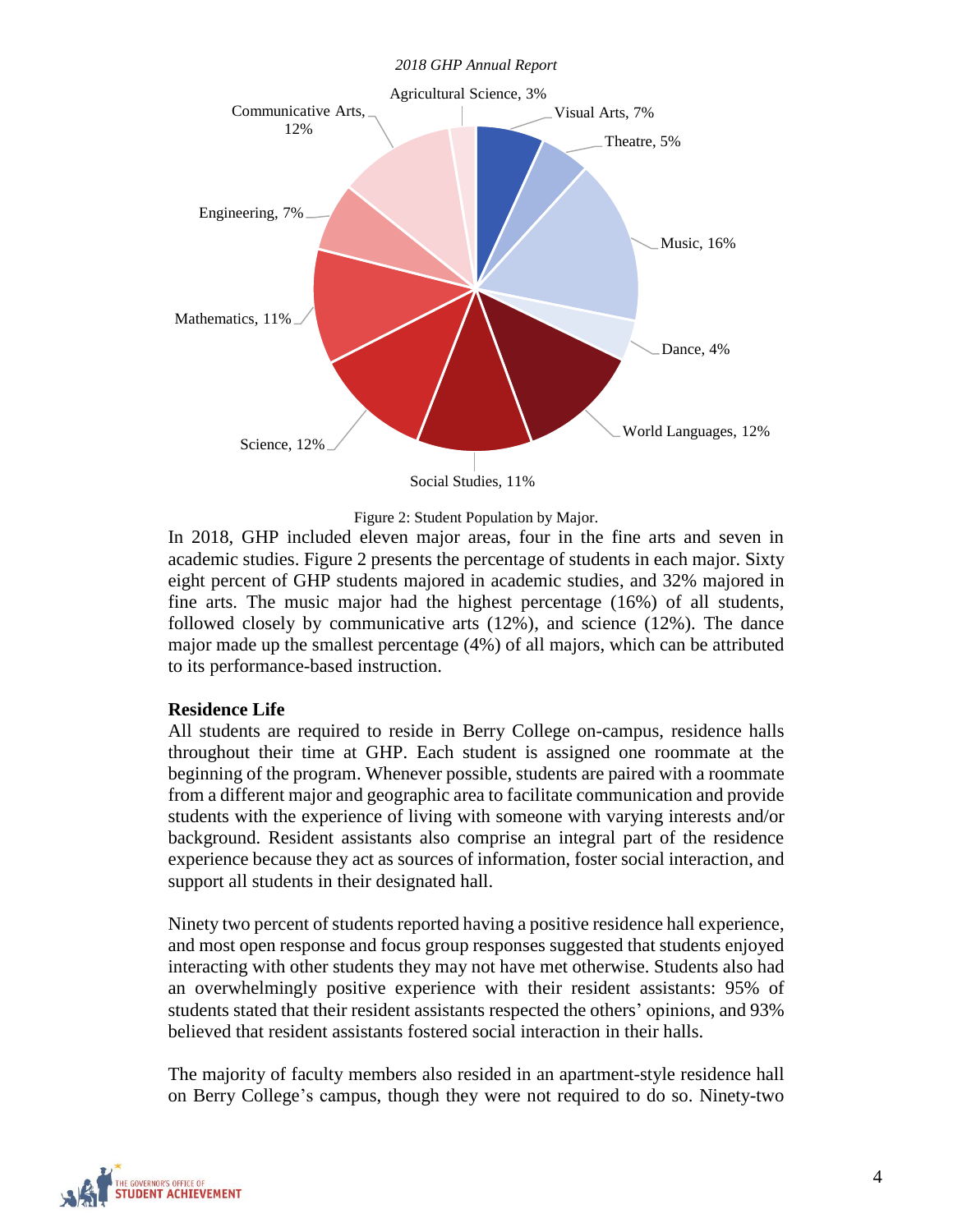percent of faculty who lived on campus felt comfortable in their residence hall, and 83.7% stated that living on campus provided them with more opportunities to build collegial relationships than if they had lived off campus.

#### <span id="page-7-0"></span>**Program Strengths**

GHP's longevity allows the program to adjust and adapt according to data-driven feedback and observations from all participants. According to the 2018 evaluation results, GHP's strengths include its diverse population, risk-free classroom environment, holistic approach, and long-term impact for both students and faculty.

## **Diversity**

GHP staff continuously strive to improve the program's diversity and recruitment efforts, but the program's existing diversity is also one of its greatest strengths. A diverse student, faculty, and resident assistant population enriches the overall GHP experience because it exposes participants to alternate viewpoints, varying cultures, and different life experiences.

The majority of respondents positively assessed GHP's diversity and noted that all program attendees have an equal opportunity to learn and express themselves at GHP, no matter their background. Ninety-two percent of faculty, 91% of students, and 88% of resident assistants stated that diversity was evident at GHP. When asked about diversity in the classroom, 88% of students reported that GHP classes provided space for students to offer diverse opinions. The open responses and focus

group discussions on diversity also yielded interesting insights. The majority of students believed that the experiences and identities of their peers and faculty contributed to their personal growth. When asked what forms of diversity need to be fostered at GHP, students, teachers, and resident assistants overwhelmingly selected socioeconomic or geographic diversity as the primary area in need of improvement.<sup>5</sup>

*"Overall, this identity hodgepodge made my GHP experience all the more magical, as my peers were able to offer incredibly meaningful insight based upon their experience." - GHP Student*

#### **Risk-Free Classroom Environment**

Unlike the typical high school environment, GHP provides students with an opportunity to explore new ideas, attempt new skills, and take risks without the stress of receiving a grade that could negatively impact their GPA. Not only do students thrive in their majors, but they also receive the opportunity to try an elective that they otherwise may avoid during the regular school year.

Approximately 90% of students reported that their GHP classroom environment was positive. During focus group discussions, students gave examples of how

 $5$  A map of districts without GHP nominees and finalists from 2016-2018 can be found in Appendix A.

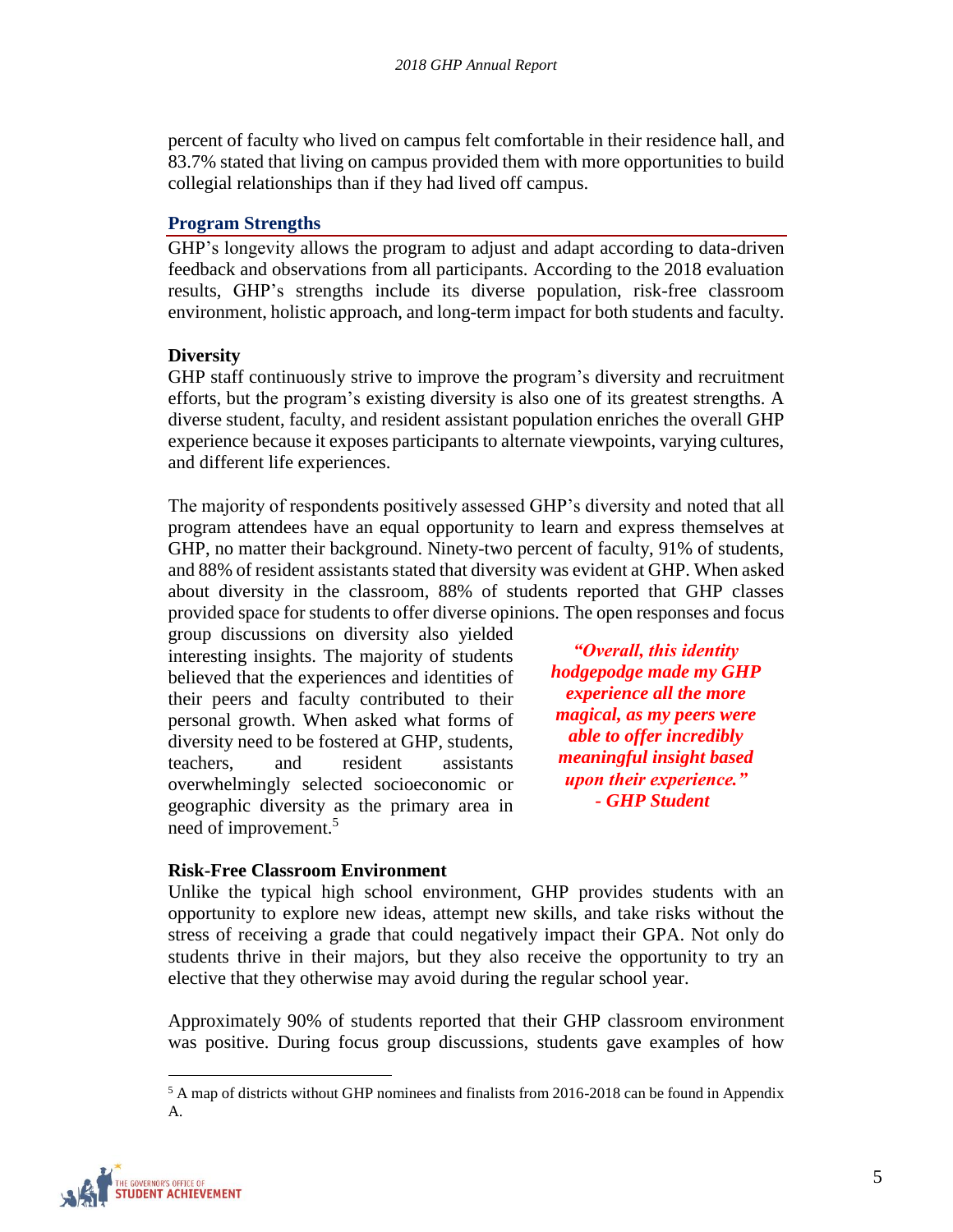GHP's course structure allowed them to learn for the sake of learning, rather than for a grade. The lack of pressure and the understanding, helpful nature of the faculty/student relationships allowed students to reach new heights in their majors, discover new areas of interest, or plan for their future research or college.

In focus group discussions and open responses, faculty indicated that they also benefited from the freedom of the GHP classroom. Many viewed the program as a chance to recharge their passion for teaching before the beginning of a new school year. Others remarked that it served as a learning opportunity allowing them to revisit old textbooks or notes from their university education.

*"Teaching simply for the sake of students learning is by far the best job in the world. The wonderful experiences I have had in the past as both a student and instructor motivated me to return." - GHP Instructor*

## **Holistic Approach**

GHP's approach to student experiences exposes students to academic, personal, and social development opportunities that may not be available in a traditional classroom setting. Students take a variety of classes within their major area that expands their understanding of the subject area and allows them to delve deeper into subjects/tasks specific to their interests. Outside of the classroom, students can interact with other students, faculty, and resident assistants to enrich their social and personal development.

In the focus group and open response survey questions, many students reflected on GHP's social impact, noting that it allowed them to practice or acquire new social skills, interact with a diverse population that differs from their peers during the regular school year, and share and learn new ideas from people with both similar and differing interests. Over 96% of students reported that social interaction with their peers enhanced their GHP experience.

GHP also offers students the opportunity to attend easily accessible and free counseling sessions. All students reported that they were aware of the counselors, and approximately 20% of students reported that they used the counseling services at least once during the program. Eighty percent of students who used counseling services stated that the GHP counselors were helpful resources. The open responses were also overwhelmingly positive, indicating that students appreciated the free service, counselors' availability, and the ability to talk and share with a professional when needed.

*"The counselors were all very kind and more than willing to help. I appreciate that their services were made free to students, as I am unable to pay for a counselor back home. Because I was able to talk to a counselor here, I now feel much better about my emotional state. Thank you, counselors." -GHP Student*

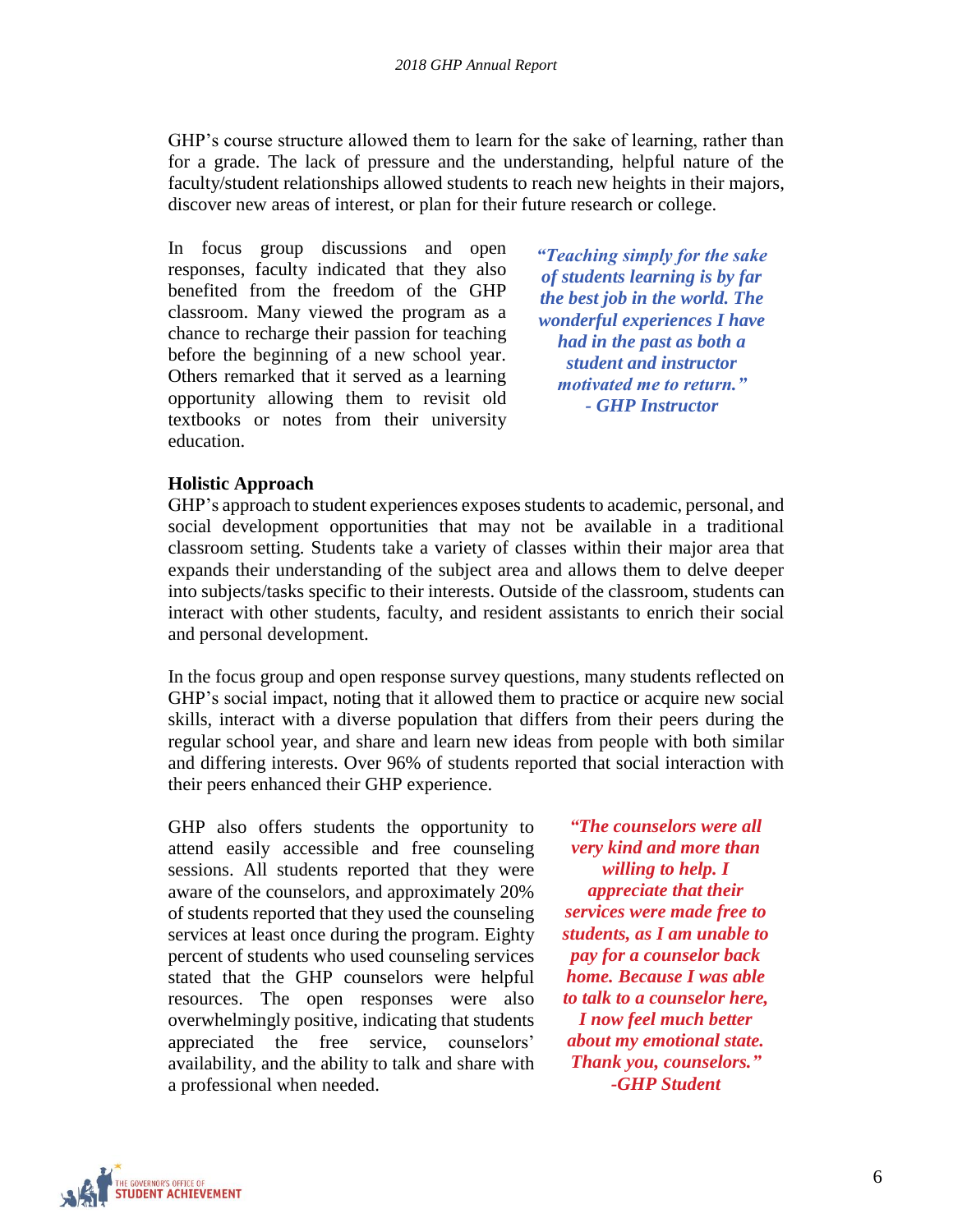# **Long-Term Impact**

GHP has a long-term impact that contributes to the students' personal lives and academic careers after the program. Approximately 91% of GHP students stated that they learned new content or skills that will further their personal development beyond high school, and 84% of students indicated that they learned new content or skills that will matter to their academic career beyond high school. Many students reported that GHP has raised their social confidence and that it helped quell their anxiety about moving away from home or meeting new people during college. Some students also appreciated their first experience with a supportive community surrounding a shared passion, which helped to solidify the notion that they are not the only ones who love a given subject.

GHP's long-term impact is also evident in the alumnae status of GHP's faculty and resident assistants. Many faculty members and resident assistants attended GHP in prior years and returned due to their positive experiences in the program.

#### <span id="page-9-0"></span>**Next Steps**

The 2018 GHP Annual Report offers a high level analysis of the 2018 Governor's Honors Program. This report discusses the academic, residential, and social characteristics of the GHP experience and the program's strengths. Despite the program's longevity and largely positive feedback from participants, GHP constantly strives to improve the experiences of students and faculty.

GHP plans to implement outreach campaigns to increase the geographic representation of students who are nominated or attend the program. GHP has identified districts that have not had nominees or finalists in 2016, 2017 or 2018, as seen in Appendix A. Specifically, GHP will directly target underrepresented districts and provide school level nominators and students with additional information about the program and which students to nominate.

GHP's strengths include its diverse student population, ability to provide students with a risk-free classroom environment, holistic approach that considers students' academic, social, and emotional success, and long-term impact on all participants, including faculty and students. The program will work to continue to sustain these strengths in its future iterations.